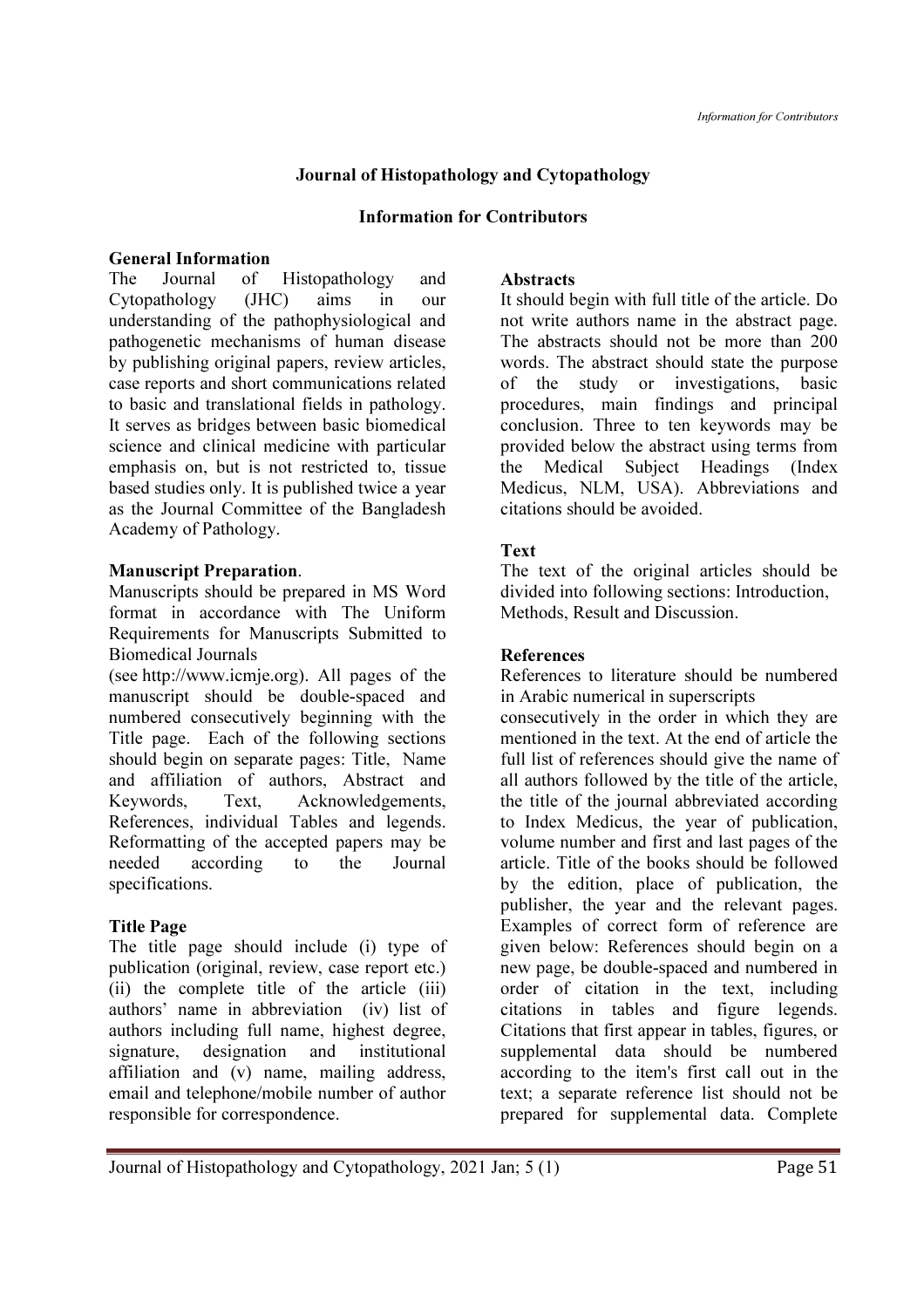author citation is required (use of "et al" is only acceptable for sources with more than 35 authors).

References should conform to the style of the Journal.

#### Examples follow:

Journals: van Riel D, Leijten LM, Kochs G, Osterhaus AD, Kuiken T: Decrease of Virus Receptors during Highly Pathogenic H5N1 Virus Infection in Humans and Other Mammals. Am J Pathol 2013, 183:1382-1389

Electronic Journals: Moher D, Liberati A, Tetzlaff J, Altman DG, The PRISMA Group: Preferred Reporting Items for Systematic Reviews and Meta-Analyses: The PRISMA Statement. PLoS Med 2009, 6:e1000097. http://dx.doi.org/10.1371/journal.pmed.10000 97

Books: Frosch MP: Central Nervous System. Robbins Basic Pathology, 9th Edition. Edited by Kumar V, Abbas AK, Aster JC. Philadelphia, PA, Saunders, 2012, pp. 811- 850

**Product Inserts:** Cite in text only: (Affymetrix technical note: Globin Reduction Protocol: A Method for Processing Whole Blood RNA Samples for Improved Array Results. Santa Clara, CA).

Web sites: Cite in text only. See Data Supplements and Non-Traditional Media section below for proper use of web site references. Use the doi when available. Include the name of the institution sponsoring the web site, URL address with direct linkage to the referenced information, and date of last access.

#### Tables

Tables should be typed written on separate numbered pages submitted after the main text on separate pages, as part of the manuscript. The preferred file format for Tables is MS Word. and should follow the reference list. All tables should be numbered consecutively using Roman numerical. Each must carry a brief descriptive heading. Tables should be planned to fit within print area. Table footnotes should use the sequential symbols: \*,  $\dagger$ ,  $\ddagger$ ,  $\ddagger$ ,  $\delta$ ,  $\P$ ,  $\parallel$  ; and abbreviations.

#### Illustrations

Figure file formats (including those embedded in the text) are unacceptable.

Photographs and photomicrographs should be of high resolution (minimum 5 mega pixels), in original unedited form and jpg format. These should contain a legend with magnification and stain used. Figure number and name of the first author should be mentioned in each file. Legend should be given in separate page. Patients' identification should be hidden.

#### Abbreviation

Standard abbreviation should be used whenever possible. The full term for which the abbreviation stands followed by abbreviation in parenthesis should be proceed the first use of the abbreviation in the text except for standard units of measurements like  $27^{\circ}$ C and 25 mmol/L etc.

#### Letters to the editor

Communications with reference to an article published in the journal and current health problems in the community will be accepted as letter to the editor.

#### Electronic Copy

An electronic copy (soft copy) in the form of CD must be submitted with the printed copy of the article. Electronic copy may be send by email attachment at sadequel@yahoo.com.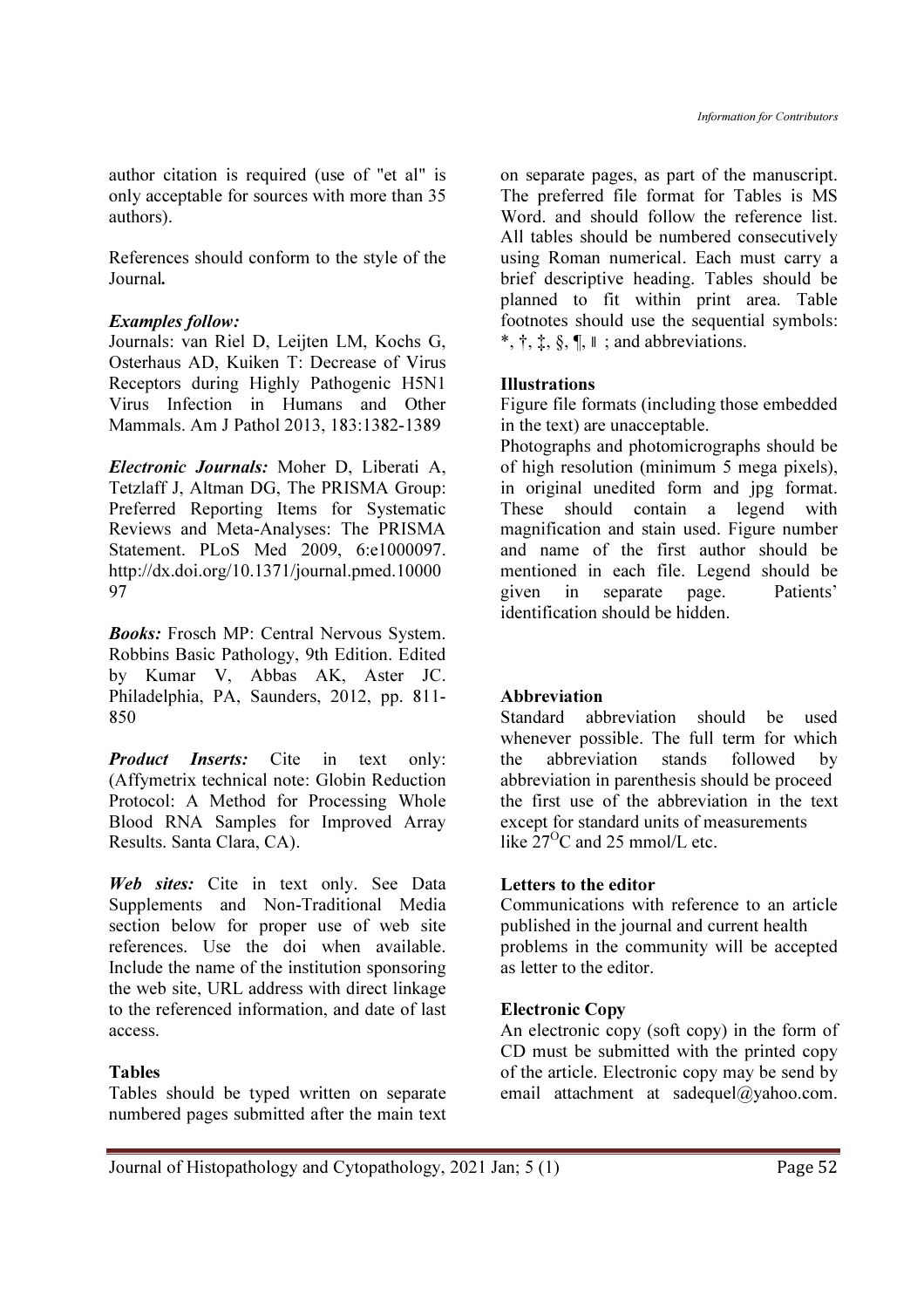Text should be processed with MS Word and pictures should be saved in JPG format.

#### Manuscript Submission

Electronic version of the manuscripts should be submitted through email to the Executive Editor. Alternatively send DVD/CD to: The Executive Editor of the Journal of Histopathology and Cytopathology. A cover letter to the editor must accompany the manuscript stating any, (a) conflicts of interest (both financial and personal), (b) that the manuscript has not been published previously and is not being considered concurrently by another publication, and (c) all authors and acknowledged contributors have read and approved the manuscript. Submissions are not considered for review if previously published in any form (print or online) other than as an abstract. The editor reserves the customary right to style and if necessary shorten the material accepted for publication and to determine the priority and time of publication. Editor assumes that work based on honest observations. It is not the task of the editor to investigate scientific fraud paper.

## **Proofs**

The corresponding author will be contacted by email once proofs are ready, and will be directed to download electronic proofs from a secure website. The author should check the proofs carefully, mark any printer's errors, and answer queries as requested. Author changes should be kept to a minimum. Proof corrections and replacement figures (if any) must be returned within 48 hours to avoid any delay in publication.

## The Review Strategy

On receipt, manuscripts are assessed by the Editor-in-Chief, to one Associate Editor. The Reviewers' and Associate Editor's views are used by the Editor-in-Chief (or a Senior

Editor) in reaching a decision, usually within three weeks of submission.

## Summary of Submission, General points

Format the word processing document as double spaced A4 pages with an additional space between paragraphs and margins of at least 2 cm all round. Use a 12-pt standard font such as Times, Helvetica or Arial (with Symbol for special characters). Do not use line numbering, but include page numbers in the header or footer, aligned right. Use consistent, preferably UK English spelling.

## Manuscript title

This should be clear, simple and concise; long titles lack impact. Please remember that many readers will only scan titles, so they should reflect the message of the paper and catch the readers' attention.

## A short running title

This must be 75 characters or less, including spaces, and reflect the main title and content of the manuscript.

# List of authors

Authorship credit should be based only on 1) substantial contributions to conception and design, or acquisition of data, or analysis and interpretation of data; 2) drafting the article or revising it critically for important intellectual content; 3) final approval of the version to be published.

A statement outlining the specific contribution of each author to the manuscript and the work reported in it must appear after the acknowledgements section (see below).

## Full affiliations of all authors:

Include the name of the department(s) and institution(s) to which the work should be attributed. Append the corresponding